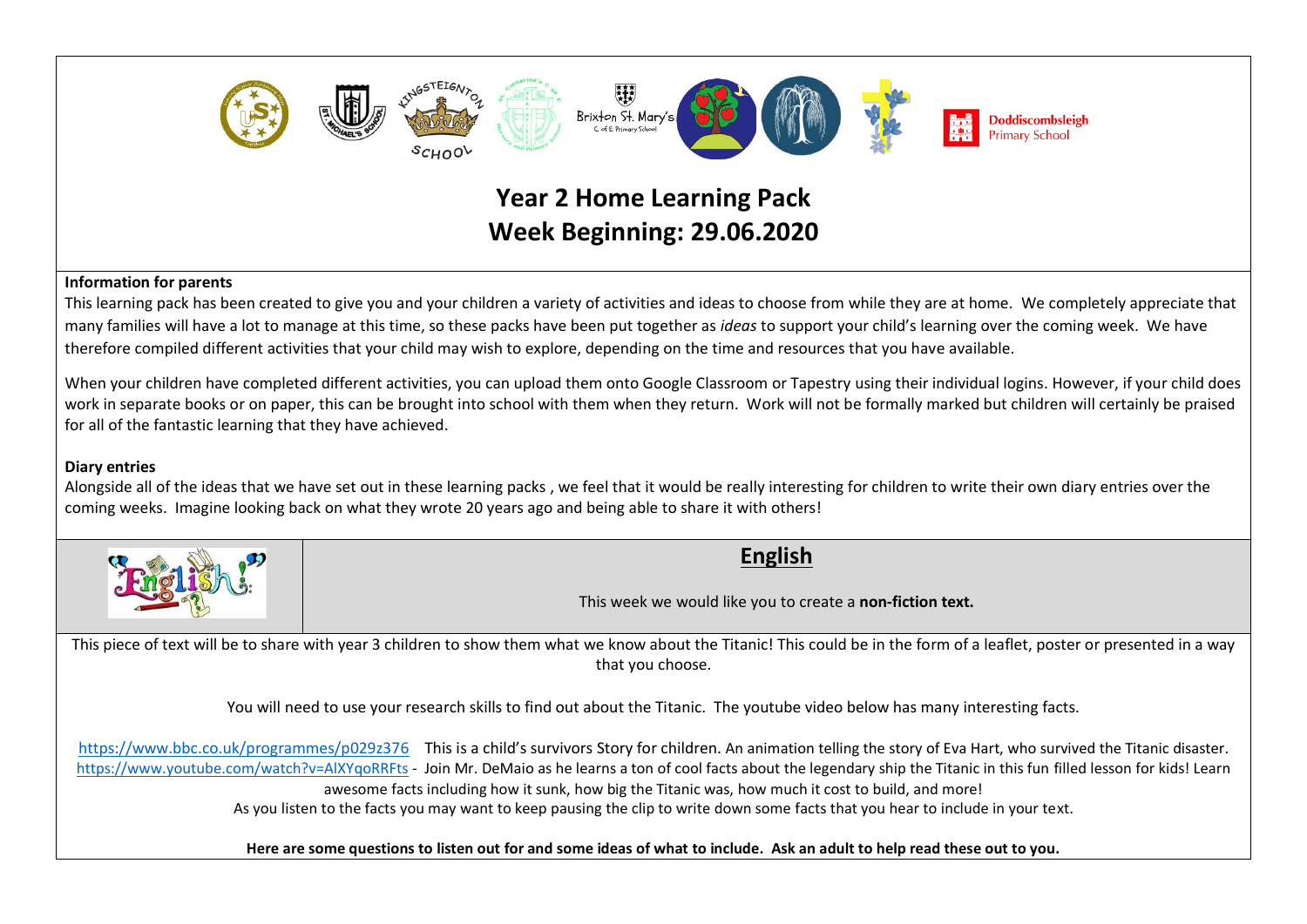| How many people did it take to build the Titanic? What year was the Titanic built? How many guests were on the Titanic? How much was it for a 1 <sup>st</sup> class ticket? When/where<br>did it set sail from? What did the Titanic hit? How many lifeboats did the Titanic have on board? How many people survived? How long did it take to build? How long did the<br>Titanic take to sink? |                                                                                                                                                                                                                                                                                                                                                                                                                                                                                                                                                                                                                |                            |                               |                                      |
|------------------------------------------------------------------------------------------------------------------------------------------------------------------------------------------------------------------------------------------------------------------------------------------------------------------------------------------------------------------------------------------------|----------------------------------------------------------------------------------------------------------------------------------------------------------------------------------------------------------------------------------------------------------------------------------------------------------------------------------------------------------------------------------------------------------------------------------------------------------------------------------------------------------------------------------------------------------------------------------------------------------------|----------------------------|-------------------------------|--------------------------------------|
| Make your non fiction text interesting and informative to read.<br>Remember to: Use headings, include as much factual information as you can, use past and present tense correctly and use images.<br>Have fun!                                                                                                                                                                                |                                                                                                                                                                                                                                                                                                                                                                                                                                                                                                                                                                                                                |                            |                               |                                      |
| mm                                                                                                                                                                                                                                                                                                                                                                                             | <b>Maths</b><br>This week we would like you to visit the link: https://whiterosemaths.com/homelearning/ and watch the video.<br>Then, work through the activities on the sheet (You will find these in Google Classroom) and then check your work. We don't<br>expect you to print the worksheets off, but it would be useful for children to show their workings and then check their answers.<br>Alongside these White Rose Hub activities, don't forget to use the following websites (using your individual logins) to practice other<br>basic skills: Times Tables Rock Stars, Numbots and Education City |                            |                               |                                      |
|                                                                                                                                                                                                                                                                                                                                                                                                |                                                                                                                                                                                                                                                                                                                                                                                                                                                                                                                                                                                                                |                            |                               |                                      |
| <b>Monday</b>                                                                                                                                                                                                                                                                                                                                                                                  | <b>Tuesday</b>                                                                                                                                                                                                                                                                                                                                                                                                                                                                                                                                                                                                 | <b>Wednesday</b>           | <b>Thursday</b>               | <b>Friday</b>                        |
| White Rose Hub: Activity 1                                                                                                                                                                                                                                                                                                                                                                     | White Rose Hub:<br><b>Activity 2</b>                                                                                                                                                                                                                                                                                                                                                                                                                                                                                                                                                                           | White Rose Hub: Activity 3 | White Rose Hub:<br>Activity 4 | White Rose Hub:<br><b>Activity 5</b> |
|                                                                                                                                                                                                                                                                                                                                                                                                | <b>Spellings</b>                                                                                                                                                                                                                                                                                                                                                                                                                                                                                                                                                                                               |                            |                               |                                      |
| <b>Spelling {</b><br>There are two main ways in which you can practice your spellings:                                                                                                                                                                                                                                                                                                         |                                                                                                                                                                                                                                                                                                                                                                                                                                                                                                                                                                                                                |                            |                               |                                      |
|                                                                                                                                                                                                                                                                                                                                                                                                | Spelling Frame: https://spellingframe.co.uk/ (Finish any rules you haven't yet completed)<br>Learn the words on your spelling list (see information below) in fun ways, including: Look, cover, say, write, check, Rainbow<br>writing, Bubble writing, Backwards writing, Pyramid writing, Silly sentences or Mnemonics<br>To find your year group's statutory spellings, Google: Year 2 Common Exception Word List                                                                                                                                                                                            |                            |                               |                                      |
|                                                                                                                                                                                                                                                                                                                                                                                                |                                                                                                                                                                                                                                                                                                                                                                                                                                                                                                                                                                                                                |                            |                               |                                      |
|                                                                                                                                                                                                                                                                                                                                                                                                |                                                                                                                                                                                                                                                                                                                                                                                                                                                                                                                                                                                                                |                            |                               |                                      |
|                                                                                                                                                                                                                                                                                                                                                                                                |                                                                                                                                                                                                                                                                                                                                                                                                                                                                                                                                                                                                                |                            |                               |                                      |
|                                                                                                                                                                                                                                                                                                                                                                                                | <b>Reading and Phonics</b>                                                                                                                                                                                                                                                                                                                                                                                                                                                                                                                                                                                     |                            |                               |                                      |
| Peacing                                                                                                                                                                                                                                                                                                                                                                                        |                                                                                                                                                                                                                                                                                                                                                                                                                                                                                                                                                                                                                |                            |                               |                                      |

 $\Gamma$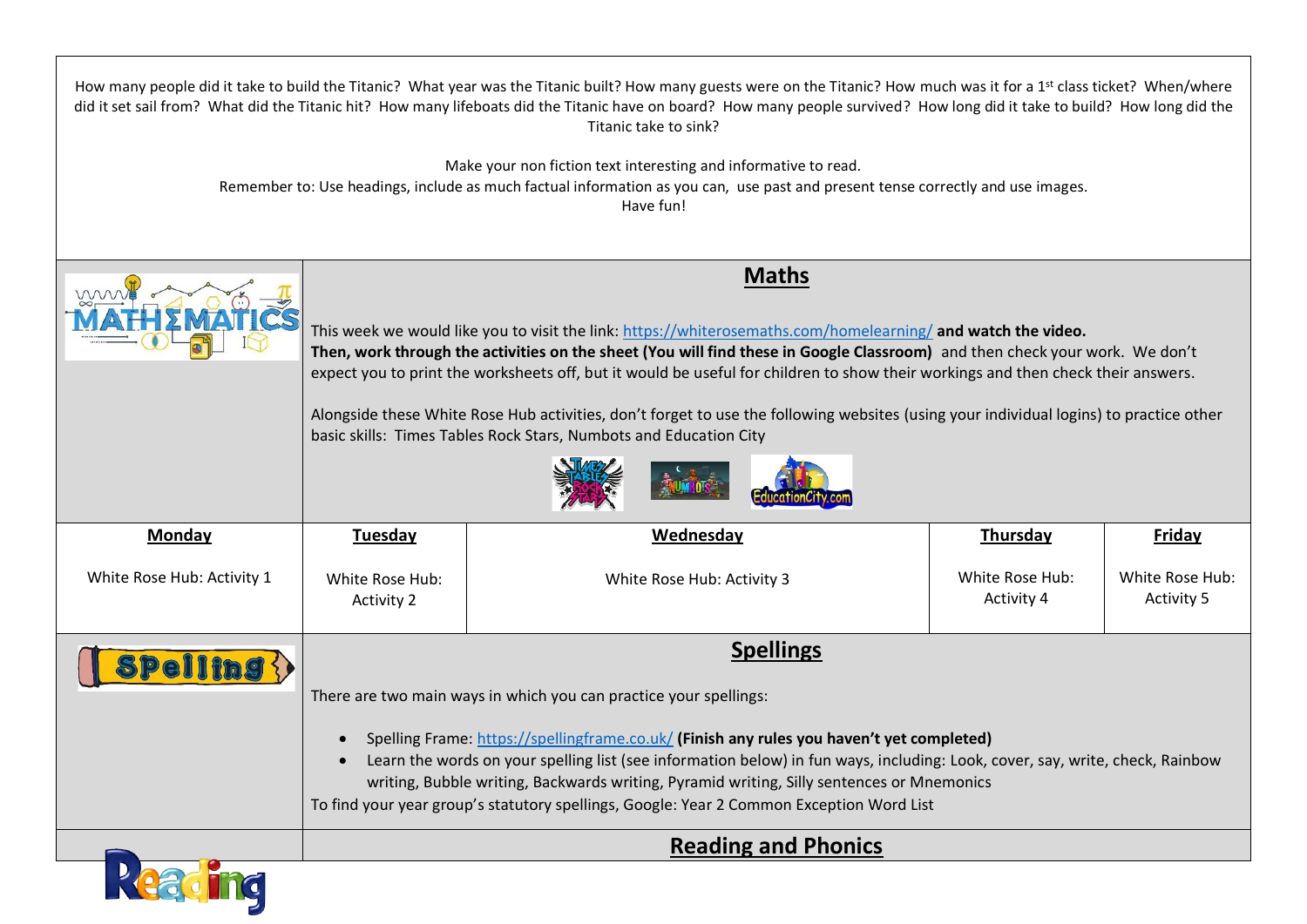| Phonics                                                                                                                                                                                                                                                                                                | Additional to this, you could visit the following websites:                                                                                                                                                                                                                                                                                                                                                      | As you all know, reading is very beneficial to your education and nothing is better than escaping into a good book.<br>The expectation is that you are reading for at least 15 minutes per day. When you have finished reading, ask an adult to ask you<br>some questions about what you have read.<br>Bug Club, www.phonicsplay.co.uk, Education City, Oxford Owl                                                              |                                                                                                                                                                                                                                                                                                                                                                                                                                                                                            |                                                                                                                                                                                                                                                                                                                                                                                                                                                   |
|--------------------------------------------------------------------------------------------------------------------------------------------------------------------------------------------------------------------------------------------------------------------------------------------------------|------------------------------------------------------------------------------------------------------------------------------------------------------------------------------------------------------------------------------------------------------------------------------------------------------------------------------------------------------------------------------------------------------------------|---------------------------------------------------------------------------------------------------------------------------------------------------------------------------------------------------------------------------------------------------------------------------------------------------------------------------------------------------------------------------------------------------------------------------------|--------------------------------------------------------------------------------------------------------------------------------------------------------------------------------------------------------------------------------------------------------------------------------------------------------------------------------------------------------------------------------------------------------------------------------------------------------------------------------------------|---------------------------------------------------------------------------------------------------------------------------------------------------------------------------------------------------------------------------------------------------------------------------------------------------------------------------------------------------------------------------------------------------------------------------------------------------|
| Guided<br>ReadiNg                                                                                                                                                                                                                                                                                      | For your reading task this week, we would like you to find the text in your Google Classroom that has been uploaded for you. Read<br>the text carefully and answer the questions.                                                                                                                                                                                                                                |                                                                                                                                                                                                                                                                                                                                                                                                                                 |                                                                                                                                                                                                                                                                                                                                                                                                                                                                                            |                                                                                                                                                                                                                                                                                                                                                                                                                                                   |
| The Learning Challenge <sup>®</sup><br><b>CURRICULUM</b>                                                                                                                                                                                                                                               | <b>Learning Challenge Curriculum/Topic Work</b><br>Your key learning question is:<br>Where do, and did, the wheels on the bus go round?                                                                                                                                                                                                                                                                          |                                                                                                                                                                                                                                                                                                                                                                                                                                 |                                                                                                                                                                                                                                                                                                                                                                                                                                                                                            |                                                                                                                                                                                                                                                                                                                                                                                                                                                   |
| If you like art:<br>Draw your favourite<br>method of transport but<br>use lots of detail. i.e. If it's<br>a car, draw your favourite<br>car, a train - why not a<br>steam engine.<br>With an atlas or a map,<br>trace a map or area, colour<br>in the different elements<br>like roads, rivers, woods. | If you like writing:<br>Make a journey. It<br>could be a drive to see<br>family or simply a<br>walk around the<br>village. Write about<br>the journey and the<br>things that you see.<br>How many different<br>types of transports<br>can you name? Can<br>you make a table and<br>write about each one?<br>Can you write a<br>comparison between<br>old and new cars?<br>What has changed?<br>What is the same? | If you like designing and making:<br>Can you design and make a car<br>that moves? Draw a picture and<br>label it.<br>Can you make a model town?<br>What do you need to include?<br>Google "Egg box<br>vehicle"have a go at making<br>a few yourself.<br>Research different designs of<br>paper aeroplanes. Can you<br>make one for going the<br>furthest, highest, longest<br>'airtime'? What's different<br>about each design? | If you like researching/ presenting:<br>What buses go through<br>Doddiscombsleigh? Can<br>you research on a map the<br>route where it goes?<br>Speak to your<br>$\bullet$<br>grandparents about how<br>transport has changed<br>since they were your age.<br>Look at a map/atlas, can<br>$\bullet$<br>you show all of the places<br>you have been to? What is<br>the furthest place?<br>What different types of<br>transport are there in the<br>world? i.e. a Tuk Tuk.<br>Draw and label. | <b>Other ideas:</b><br>Can you make a model<br>$\bullet$<br>town? What do you need<br>to include? It could be<br>more insects or mini-<br>beasts.<br>• What do you think travel<br>will be like in the future?<br>Can you write what you<br>think it will be like or draw<br>a picture?<br>• Look at a map of the local<br>area (Streetmap.co.uk is<br>good for this) Can you<br>work out where you are?<br>Can you plot a walk and<br>follow it? |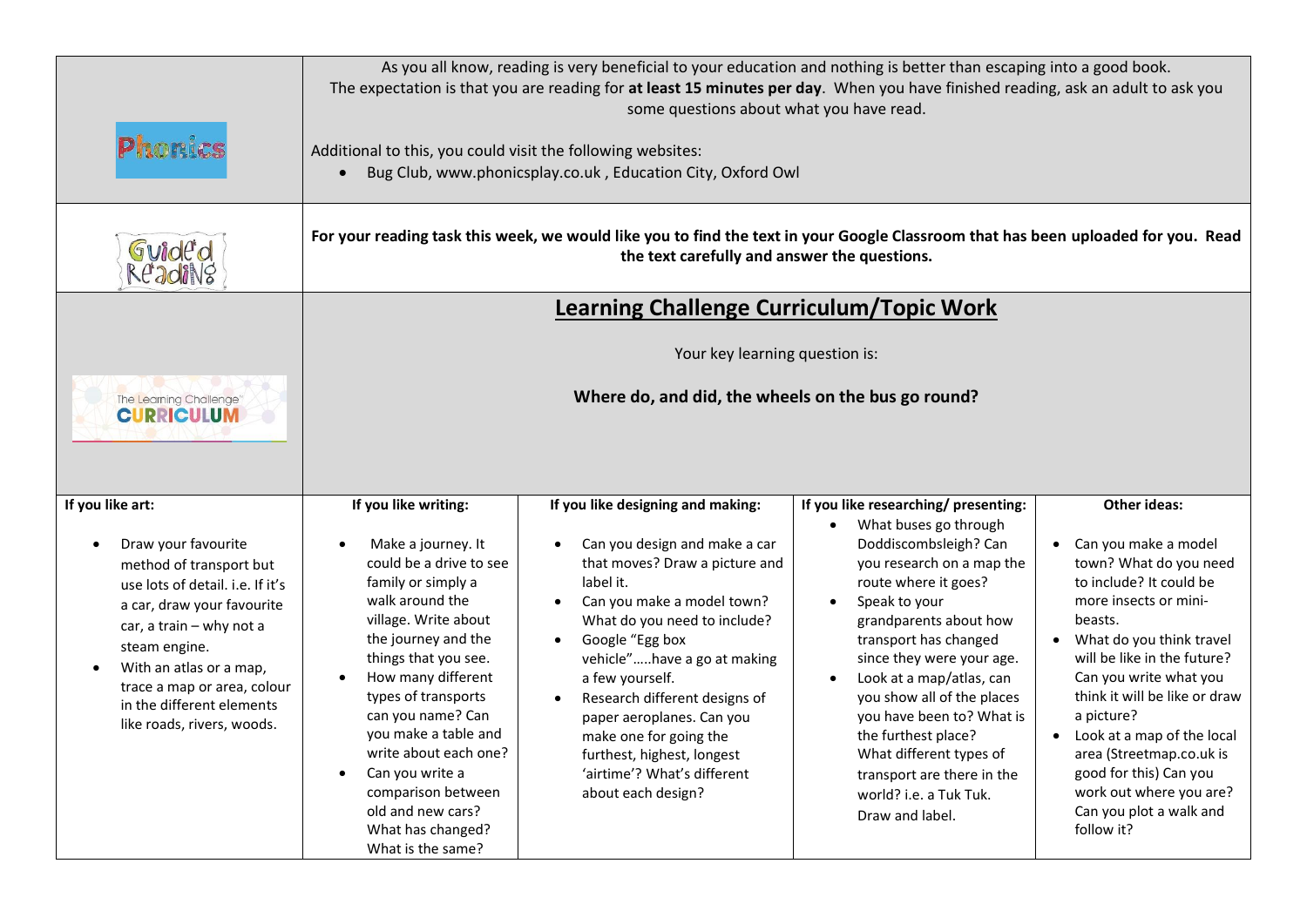| <b>Other Learning/Activities</b> |                                                                         |  |  |
|----------------------------------|-------------------------------------------------------------------------|--|--|
| <b>Mindfulness</b>               | www.headspace.com                                                       |  |  |
|                                  | Twinkl - Mindfulness colouring sheets and activities                    |  |  |
| <b>Exercise/PE Ideas</b>         | All ages: Joe Wicks Daily Workouts - 9am on YouTube (The Body Coach TV) |  |  |
|                                  | Just Dance (You Tube)                                                   |  |  |
|                                  | Cosmic Kids (You Tube)                                                  |  |  |
|                                  | Go Noodle - www.gonoodle.com                                            |  |  |
|                                  | Achieve 4 All Daily Challenges - See attached document                  |  |  |

## **Free Online Resources:**

| <b>Name of Resource</b>                           | <b>Overview/Notes</b>                                                                                                                                                                                                                                                                              | <b>Website address/Hyperlink</b>                  |
|---------------------------------------------------|----------------------------------------------------------------------------------------------------------------------------------------------------------------------------------------------------------------------------------------------------------------------------------------------------|---------------------------------------------------|
| <b>Times Table Rock Stars</b>                     | Continue to encourage the children to complete<br>regular practice of their multiplication and<br>division facts.                                                                                                                                                                                  | https://ttrockstars.com/                          |
| <b>Numbots</b>                                    | For Reception and Key Stage 1 to build basic skills<br>and number facts practice.                                                                                                                                                                                                                  | https://numbots.com/                              |
| <b>Spelling Frame</b><br><b>Spelling frame</b>    | Spellingframe includes all the words - both<br>statutory and the example words - from the<br>National Curriculum for Spelling for Year 1 to Year<br>6. Choose a spelling rule and each word is read<br>aloud and provided within a sentence for context.<br>Different games to help with practice. | https://spellingframe.co.uk/                      |
| <b>Manchester Children's</b><br><b>University</b> | Useful information and resources about a range of<br>different topics. The history and science resources<br>are especially useful if completing topic-themed<br>projects.                                                                                                                          | https://www.childrensuniversity.manchester.ac.uk/ |
| <b>Teach Your Monster</b><br>to Read              | Covers everything from letters and sounds to<br>reading full sentences. Complements all synthetic                                                                                                                                                                                                  | https://www.teachyourmonstertoread.com/           |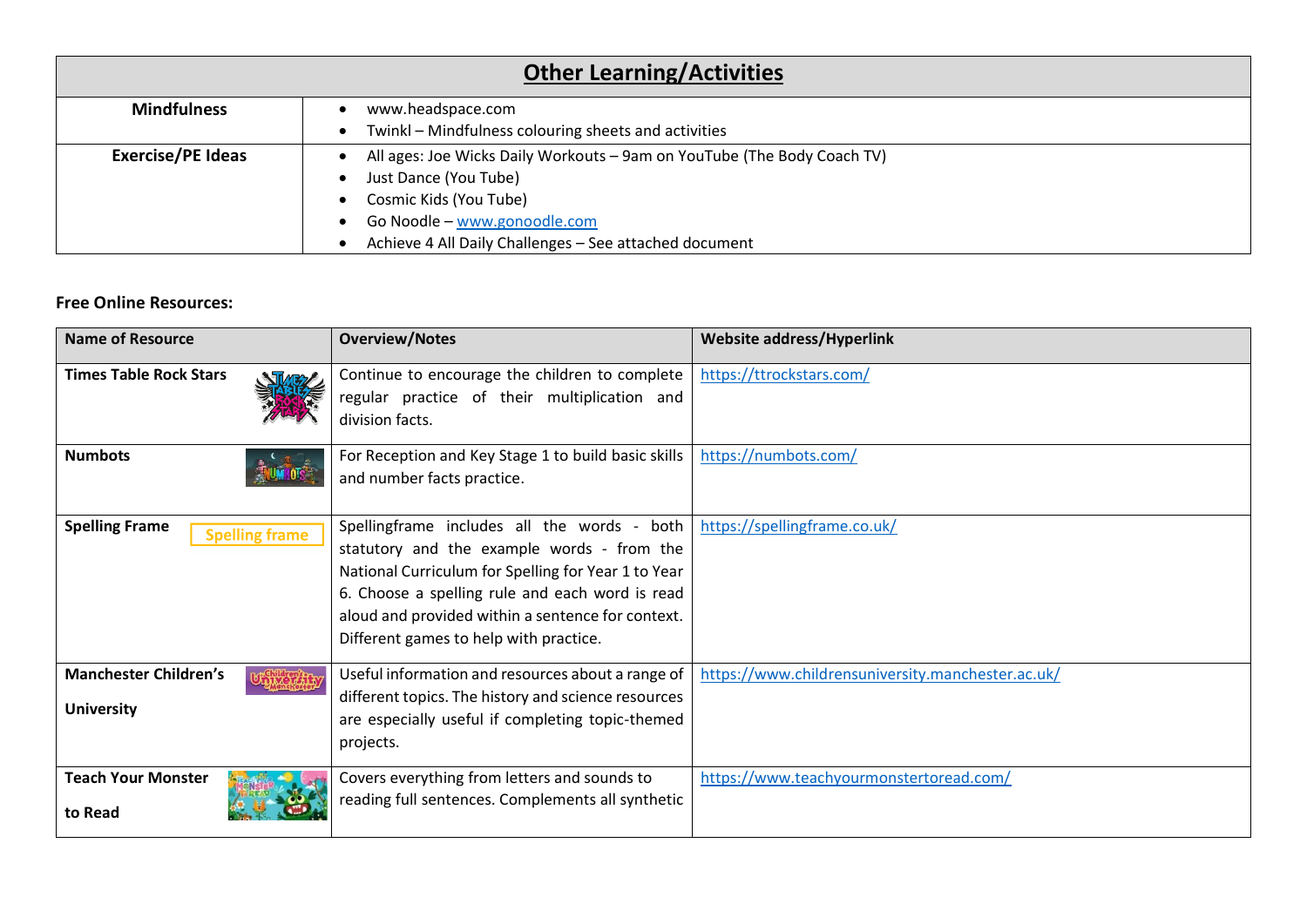|                                                | phonics programmes used in schools. Computer<br>version is 100% free.                                                                                                                                                                                                                                                                                                      |                                                                    |
|------------------------------------------------|----------------------------------------------------------------------------------------------------------------------------------------------------------------------------------------------------------------------------------------------------------------------------------------------------------------------------------------------------------------------------|--------------------------------------------------------------------|
| <b>Phonics Play</b><br><b>PhonicsPlay</b>      | Practice letter sounds and phonics using the<br>simple games and activities on this website.                                                                                                                                                                                                                                                                               | https://www.phonicsplay.co.uk/                                     |
| <b>BBC Bitesize Primary</b><br><b>Bitesize</b> | A vast bank of resources for the full range of<br>subjects. Includes information slides, video clips,<br>games and interactives.                                                                                                                                                                                                                                           | https://www.bbc.co.uk/bitesize/primary                             |
| <b>Oxford Owl</b>                              | Lots of different learning resources to support<br>home learning, including a full range of Oxford<br>Reading Tree e-books that can be read on tablets<br>and computers.                                                                                                                                                                                                   | https://www.oxfordowl.co.uk/                                       |
| <b>Scholastic</b>                              | An American site, so organized into grades rather<br>than year groups. However, there are daily<br>activities which involve reading a text and<br>completing some activities.                                                                                                                                                                                              | https://classroommagazines.scholastic.com/support/learnathome.html |
| <b>Top Marks Education</b>                     | Games and activities to support learning in<br>different subjects                                                                                                                                                                                                                                                                                                          | https://www.topmarks.co.uk/                                        |
| <b>Doorway Online</b>                          | Doorway Online is a collection of free and highly<br>accessible educational games that learners will<br>find easy to use independently. Each activity has a<br>range of accessibility and difficulty options.<br>Originally developed with funding from Scottish<br>Borders Council, it is now managed by the<br>Doorway Accessible Software Trust, a Scottish<br>charity. | https://www.doorwayonline.org.uk/                                  |
| <b>Britannica Visual Dictionary</b>            | A great site to support the development of<br>children's vocabulary as part of their reading and<br>'word catching'.                                                                                                                                                                                                                                                       | https://kids.britannica.com/kids/browse/dictionary                 |
| <b>Scratch Junior</b><br><b>GRATCH</b>         | Coding activities for children to develop their<br>computing skills. Site has different projects for                                                                                                                                                                                                                                                                       | https://scratch.mit.edu/                                           |